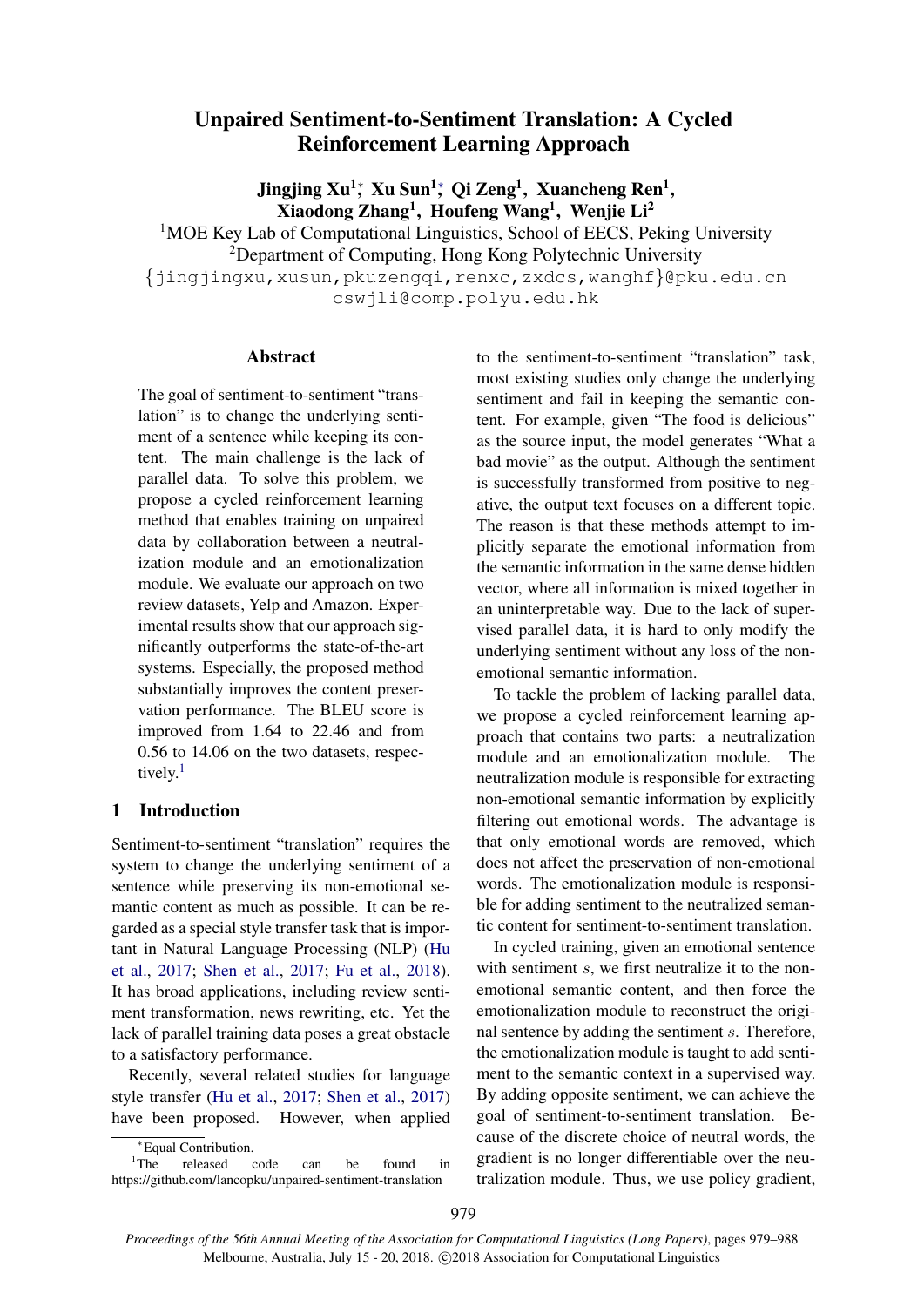one of the reinforcement learning methods, to reward the output of the neutralization module based on the feedback from the emotionalization module. We add different sentiment to the semantic content and use the quality of the generated text as reward. The quality is evaluated by two useful metrics: one for identifying whether the generated text matches the target sentiment; one for evaluating the content preservation performance. The reward guides the neutralization module to better identify non-emotional words. In return, the improved neutralization module further enhances the emotionalization module.

Our contributions are concluded as follows:

- For sentiment-to-sentiment translation, we propose a cycled reinforcement learning approach. It enables training with unpaired data, in which only reviews and sentiment labels are available.
- Our approach tackles the bottleneck of keeping semantic information by explicitly separating sentiment information from semantic content.
- Experimental results show that our approach significantly outperforms the state-of-the-art systems, especially in content preservation.

## 2 Related Work

Style transfer in computer vision has been studied [\(Johnson et al.,](#page-8-3) [2016;](#page-8-3) [Gatys et al.,](#page-8-4) [2016;](#page-8-4) [Liao](#page-8-5) [et al.,](#page-8-5) [2017;](#page-8-5) [Li et al.,](#page-8-6) [2017;](#page-8-6) [Zhu et al.,](#page-9-0) [2017\)](#page-9-0). The main idea is to learn the mapping between two image domains by capturing shared representations or correspondences of higher-level structures.

There have been some studies on unpaired language style transfer recently. [Hu et al.](#page-8-0) [\(2017\)](#page-8-0) propose a new neural generative model that combines variational auto-encoders (VAEs) and holistic attribute discriminators for effective imposition of style semantic structures. [Fu et al.](#page-8-2) [\(2018\)](#page-8-2) propose to use an adversarial network to make sure that the input content does not have style information. [Shen et al.](#page-8-1) [\(2017\)](#page-8-1) focus on separating the underlying content from style information. They learn an encoder that maps the original sentence to style-independent content and a style-dependent decoder for rendering. However, their evaluations only consider the transferred style accuracy. We argue that content preservation is also an indispensable evaluation metric. However, when

applied to the sentiment-to-sentiment translation task, the previously mentioned models share the same problem. They have the poor preservation of non-emotional semantic content.

In this paper, we propose a cycled reinforcement learning method to improve sentiment-tosentiment translation in the absence of parallel data. The key idea is to build supervised training pairs by reconstructing the original sentence. A related study is "back reconstruction" in machine translation [\(He et al.,](#page-8-7) [2016;](#page-8-7) [Tu et al.,](#page-9-1) [2017\)](#page-9-1). They couple two inverse tasks: one is for translating a sentence in language A to a sentence in language  $B$ ; the other is for translating a sentence in language  $B$  to a sentence in language  $A$ . Different from the previous work, we do not introduce the inverse task, but use collaboration between the neutralization module and the emotionalization module.

Sentiment analysis is also related to our work [\(Socher et al.,](#page-9-2) [2011;](#page-9-2) [Pontiki et al.,](#page-8-8) [2015;](#page-8-8) [Rosenthal et al.,](#page-8-9) [2017;](#page-8-9) [Chen et al.,](#page-8-10) [2017;](#page-8-10) [Ma et al.,](#page-8-11) [2017,](#page-8-11) [2018b\)](#page-8-12). The task usually involves detecting whether a piece of text expresses positive, negative, or neutral sentiment. The sentiment can be general or about a specific topic.

## 3 Cycled Reinforcement Learning for Unpaired Sentiment-to-Sentiment **Translation**

In this section, we introduce our proposed method. An overview is presented in Section [3.1.](#page-1-0) The details of the neutralization module and the emotionalization module are shown in Section [3.2](#page-2-0) and Section [3.3.](#page-3-0) The cycled reinforcement learning mechanism is introduced in Section [3.4.](#page-3-1)

## <span id="page-1-0"></span>3.1 Overview

The proposed approach contains two modules: a neutralization module and an emotionalization module, as shown in Figure [1.](#page-2-1) The neutralization module first extracts non-emotional semantic content, and then the emotionalization module attaches sentiment to the semantic content. Two modules are trained by the proposed cycled reinforcement learning method. The proposed method requires the two modules to have initial learning ability. Therefore, we propose a novel pre-training method, which uses a self-attention based sentiment classifier (SASC). A sketch of cycled reinforcement learning is shown in Algorithm [1.](#page-2-2) The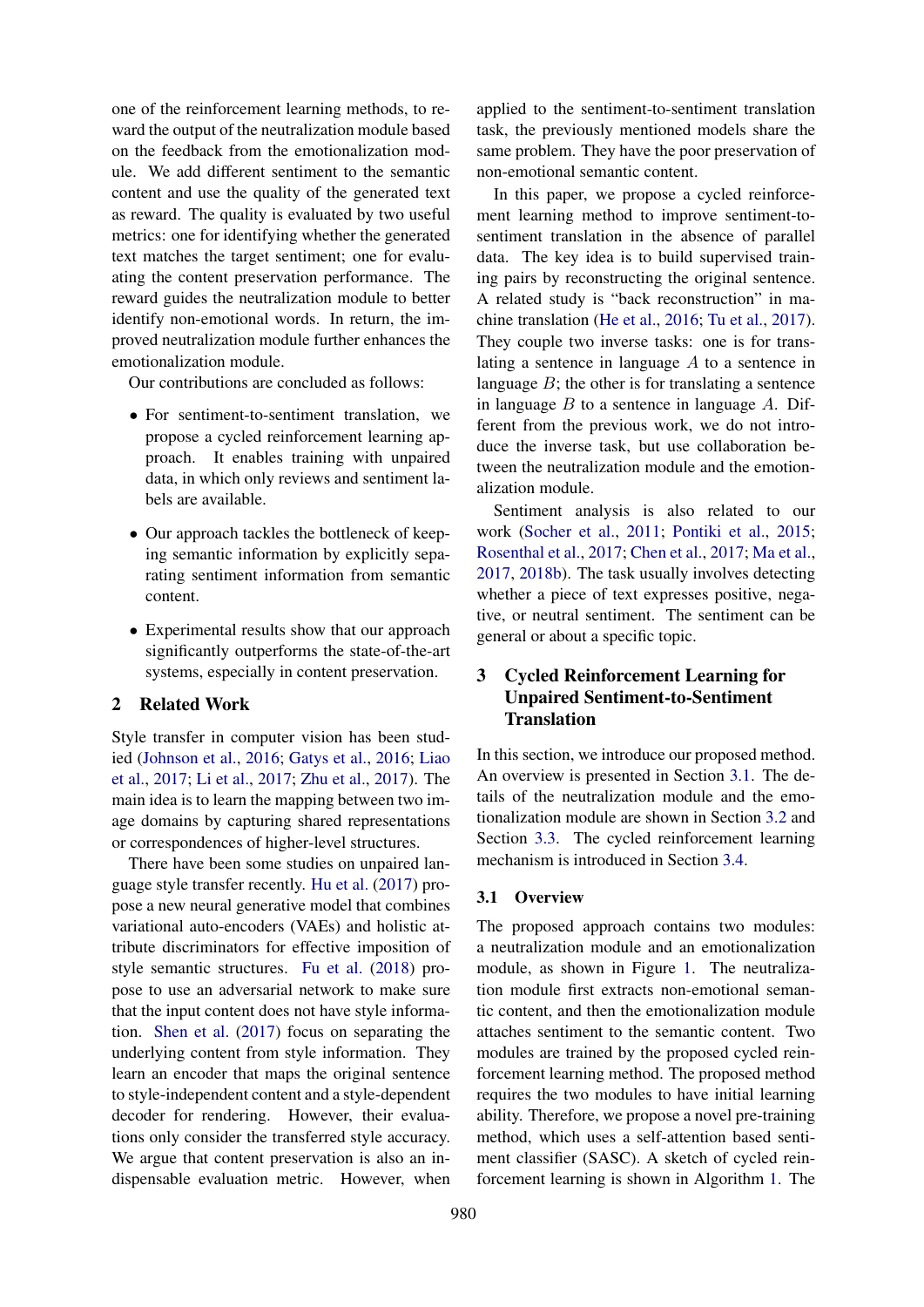

Figure 1: An illustration of the two modules. Lower: The neutralization module removes emotional words and extracts non-emotional semantic information. Upper: The emotionalization module adds sentiment to the semantic content. The proposed self-attention based sentiment classifier is used to guide the pre-training.

details are introduced as follows.

#### <span id="page-2-0"></span>3.2 Neutralization Module

The neutralization module  $N_{\theta}$  is used for explicitly filtering out emotional information. In this paper, we consider this process as an extraction problem. The neutralization module first identifies non-emotional words and then feeds them into the emotionalization module. We use a single Longshort Term Memory Network (LSTM) to generate the probability of being neutral or being polar for every word in a sentence. Given an emotional input sequence  $x = (x_1, x_2, \ldots, x_T)$  of T words from  $\Gamma$ , the vocabulary of words, this module is responsible for producing a neutralized sequence.

Since cycled reinforcement learning requires the modules with initial learning ability, we propose a novel pre-training method to teach the neutralization module to identify non-emotional words. We construct a self-attention based sentiment classifier and use the learned attention weight as the supervisory signal. The motivation comes from the fact that, in a well-trained sentiment classification model, the attention weight reflects the sentiment contribution of each word to

Algorithm 1 The cycled reinforcement learning method for training the neutralization module  $N_{\theta}$ and the emotionalization module  $E_{\phi}$ . 1: Initialize the neutralization module  $N_{\theta}$ , the emotional-

- <span id="page-2-2"></span>ization module  $E_{\phi}$  with random weights  $\theta$ ,  $\phi$ 2: Pre-train  $N_\theta$  using MLE based on Eq. [6](#page-3-2)
- 3: Pre-train  $E_{\phi}$  using MLE based on Eq. [7](#page-3-3)
- 4: for each iteration  $i = 1, 2, ..., M$  do
- 5: Sample a sequence  $x$  with sentiment s from  $X$
- 6: Generate a neutralized sequence  $\hat{x}$  based on  $N_{\theta}$
- 
- 7: Given  $\hat{x}$  and s, generate an output based on E<sub> $\phi$ </sub> 8: Compute the gradient of E<sub> $\phi$ </sub> based on Eq. 8 Compute the gradient of  $E_{\phi}$  based on Eq. [8](#page-3-4)
- 9: Compute the reward  $R_1$  based on Eq. [11](#page-4-0)
- 10:  $\bar{s}$  = the opposite sentiment
- 11: Given  $\hat{x}$  and  $\bar{s}$ , generate an output based on  $E_{\phi}$
- 12: Compute the reward  $R_2$  based on Eq. [11](#page-4-0)
- 13: Compute the combined reward  $R_c$  based on Eq. [10](#page-4-1)<br>14: Compute the gradient of  $N_a$  based on Eq. 9
- 14: Compute the gradient of  $N_\theta$  based on Eq. [9](#page-4-2)<br>15: Update model parameters  $\theta$ ,  $\phi$
- Update model parameters  $\theta$ ,  $\phi$
- 16: end for

<span id="page-2-1"></span>some extent. Emotional words tend to get higher attention weights while neutral words usually get lower weights. The details of sentiment classifier are described as follows.

Given an input sequence  $x$ , a sentiment label  $y$ is produced as

$$
y = softmax(W \cdot c) \tag{1}
$$

where  $W$  is a parameter. The term  $c$  is computed as a weighted sum of hidden vectors:

$$
c = \sum_{i=0}^{T} \alpha_i \mathbf{h}_i
$$
 (2)

where  $\alpha_i$  is the weight of  $h_i$ . The term  $h_i$  is the output of LSTM at the *i*-th word. The term  $\alpha_i$  is computed as

$$
\alpha_i = \frac{\exp(e_i)}{\sum_{i=0}^{T} \exp(e_i)}
$$
(3)

where  $e_i = f(h_i, h_T)$  is an alignment model. We consider the last hidden state  $h_T$  as the context vector, which contains all information of an input sequence. The term  $e_i$  evaluates the contribution of each word for sentiment classification.

Our experimental results show that the proposed sentiment classifier achieves the accuracy of 89% and 90% on two datasets. With high classification accuracy, the attention weight produced by the classifier is considered to adequately capture the sentiment information of each word.

To extract non-emotional words based on continuous attention weights, we map attention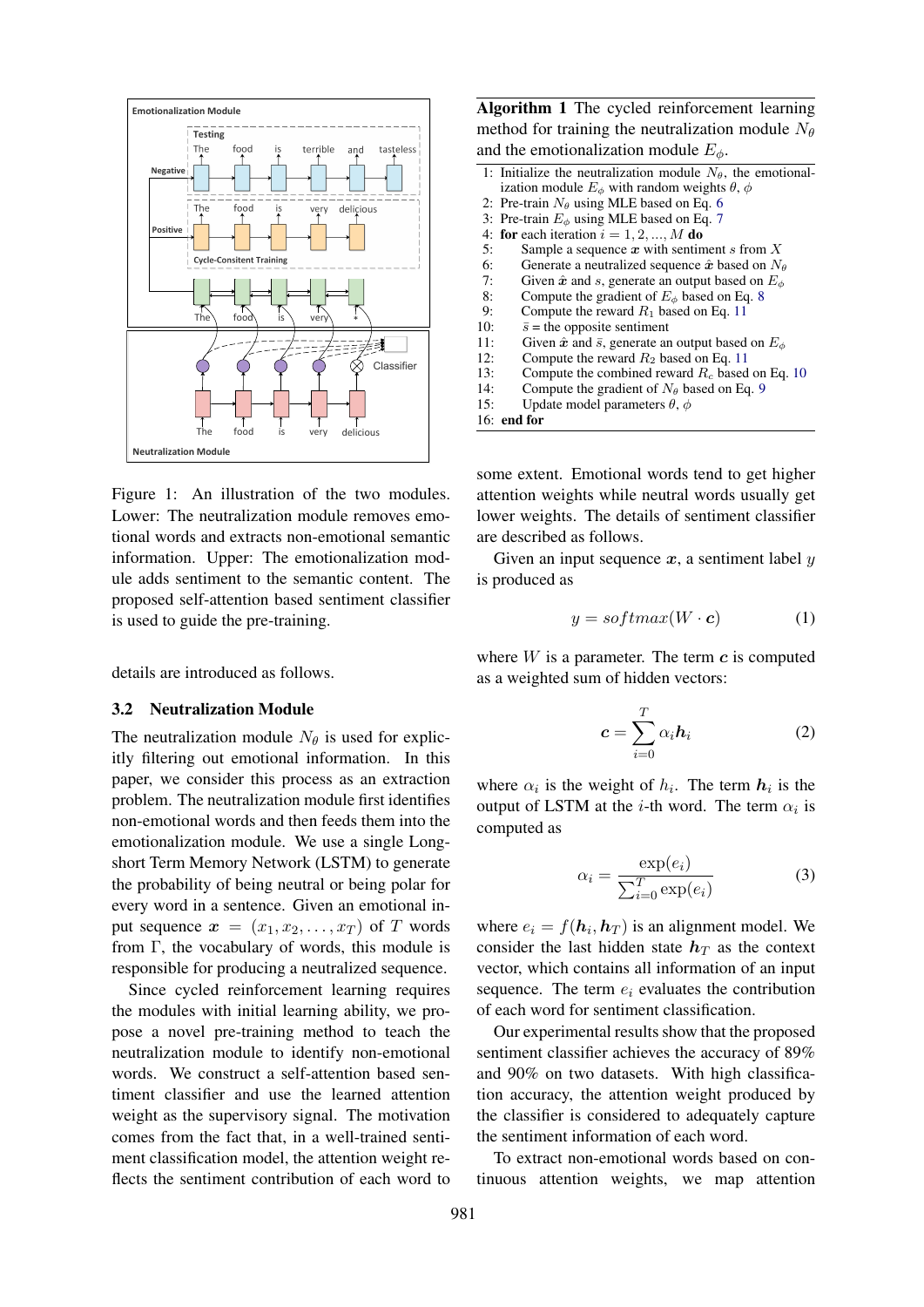weights to discrete values, 0 and 1. Since the discrete method is not the key part is this paper, we only use the following method for simplification.

We first calculate the averaged attention value in a sentence as

$$
\bar{\alpha} = \frac{1}{T} \sum_{i=0}^{T} \alpha_i
$$
 (4)

where  $\bar{\alpha}$  is used as the threshold to distinguish non-emotional words from emotional words. The discrete attention weight is calculated as

$$
\hat{\alpha_i} = \begin{cases} 1, & \text{if } \alpha_i \le \bar{\alpha} \\ 0, & \text{if } \alpha_i > \bar{\alpha} \end{cases}
$$
 (5)

where  $\hat{\alpha}_i$  is treated as the identifier.

For pre-training the neutralization module, we build the training pair of input text  $x$  and a discrete attention weight sequence  $\hat{\alpha}$ . The cross entropy loss is computed as

<span id="page-3-2"></span>
$$
L_{\theta} = -\sum_{i=1}^{T} P_{N_{\theta}}(\hat{\alpha_i}|x_i)
$$
 (6)

#### <span id="page-3-0"></span>3.3 Emotionalization Module

The emotionalization module  $E_{\phi}$  is responsible for adding sentiment to the neutralized semantic content. In our work, we use a bi-decoder based encoder-decoder framework, which contains one encoder and two decoders. One decoder adds the positive sentiment and the other adds the negative sentiment. The input sentiment signal determines which decoder to use. Specifically, we use the seq2seq model [\(Sutskever et al.,](#page-9-3) [2014\)](#page-9-3) for implementation. Both the encoder and decoder are LSTM networks. The encoder learns to compress the semantic content into a dense vector. The decoder learns to add sentiment based on the dense vector. Given the neutralized semantic content and the target sentiment, this module is responsible for producing an emotional sequence.

For pre-training the emotionalization module, we first generate a neutralized input sequence  $\hat{x}$  by removing emotional words identified by the proposed sentiment classifier. Given the training pair of a neutralized sequence  $\hat{x}$  and an original sentence  $x$  with sentiment  $s$ , the cross entropy loss is computed as

<span id="page-3-3"></span>
$$
L_{\phi} = -\sum_{i=1}^{T} P_{E_{\phi}}(x_i | \hat{x}_i, s)
$$
 (7)

where a positive example goes through the positive decoder and a negative example goes through the negative decoder.

We also explore a simpler method for pretraining the emotionalization module, which uses the product between a continuous vector  $1 - \alpha$ and a word embedding sequence as the neutralized content where  $\alpha$  represents an attention weight sequence. Experimental results show that this method achieves much lower results than explicitly removing emotional words based on discrete attention weights. Thus, we do not choose this method in our work.

## <span id="page-3-1"></span>3.4 Cycled Reinforcement Learning

Two modules are trained by the proposed cycled method. The neutralization module first neutralizes an emotional input to semantic content and then the emotionalization module is forced to reconstruct the original sentence based on the source sentiment and the semantic content. Therefore, the emotionalization module is taught to add sentiment to the semantic content in a supervised way. Because of the discrete choice of neutral words, the loss is no longer differentiable over the neutralization module. Therefore, we formulate it as a reinforcement learning problem and use policy gradient to train the neutralization module. The detailed training process is shown as follows.

We refer the neutralization module  $N_{\theta}$  as the first agent and the emotionalization module  $E_{\phi}$  as the second one. Given a sentence  $x$  associated with sentiment s, the term  $\hat{x}$  represents the middle neutralized context extracted by  $\hat{\alpha}$ , which is generated by  $P_{N_{\theta}}(\hat{\boldsymbol{\alpha}}|\boldsymbol{x})$ .

In cycled training, the original sentence can be viewed as the supervision for training the second agent. Thus, the gradient for the second agent is

<span id="page-3-4"></span>
$$
\nabla_{\phi} J(\phi) = \nabla_{\phi} \log(P_{E_{\phi}}(\boldsymbol{x}|\hat{\boldsymbol{x}}, s)) \tag{8}
$$

We denote  $\bar{x}$  as the output generated by  $P_{E_{\phi}}(\bar{x}|\hat{x},s)$ . We also denote  $y$  as the output generated by  $P_{E_{\phi}}(\mathbf{y}|\hat{\mathbf{x}}, \bar{s})$  where  $\bar{s}$  represents the opposite sentiment. Given  $\bar{x}$  and  $y$ , we first calculate rewards for training the neutralized module,  $R_1$  and  $R_2$ . The details of calculation process will be introduced in Section [3.4.1.](#page-4-3) Then, we optimize parameters through policy gradient by maximizing the expected reward to train the neutralization module. It guides the neutralization module to identify non-emotional words better. In return, the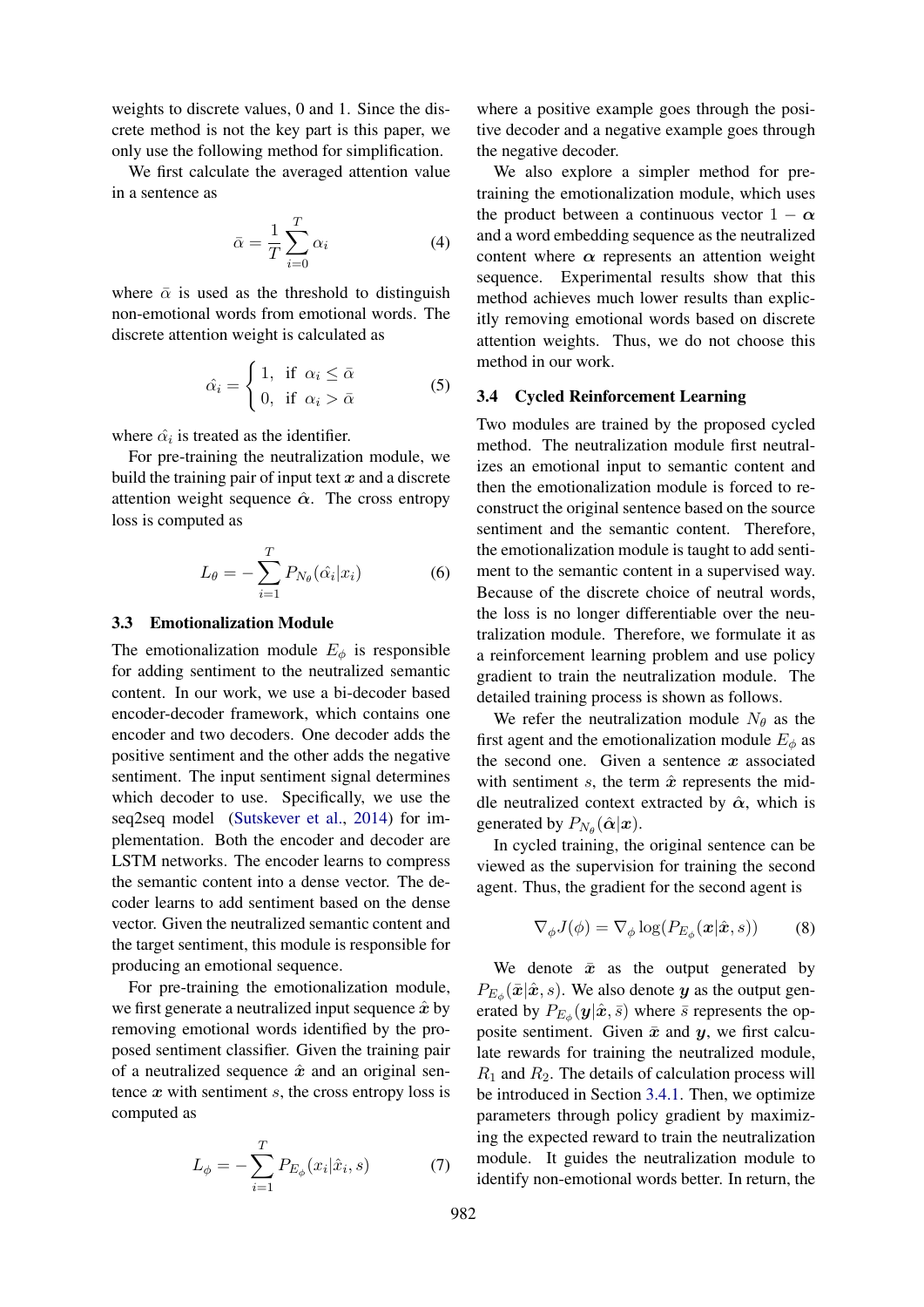improved neutralization module further enhances the emotionalization module.

According to the policy gradient theorem [\(Williams,](#page-9-4) [1992\)](#page-9-4), the gradient for the first agent is

<span id="page-4-2"></span>
$$
\nabla_{\theta} J(\theta) = \mathbb{E}[R_c \cdot \nabla_{\theta} \log(P_{N_{\theta}}(\hat{\boldsymbol{\alpha}}|\boldsymbol{x}))] \quad (9)
$$

where  $R_c$  is calculated as

<span id="page-4-1"></span>
$$
R_c = R_1 + R_2 \tag{10}
$$

Based on Eq. [8](#page-3-4) and Eq. [9,](#page-4-2) we use the sampling approach to estimate the expected reward. This cycled process is repeated until converge.

#### <span id="page-4-3"></span>3.4.1 Reward

The reward consists of two parts, sentiment confidence and BLEU. Sentiment confidence evaluates whether the generated text matches the target sentiment. We use a pre-trained classifier to make the judgment. Specially, we use the proposed selfattention based sentiment classifier for implementation. The BLEU [\(Papineni et al.,](#page-8-13) [2002\)](#page-8-13) score is used to measure the content preservation performance. Considering that the reward should encourage the model to improve both metrics, we use the harmonic mean of sentiment confidence and BLEU as reward, which is formulated as

$$
R = (1 + \beta^2) \frac{2 \cdot BLEU \cdot Confid}{(\beta^2 \cdot BLEU) + Confid} \quad (11)
$$

where  $\beta$  is a harmonic weight.

## 4 Experiment

In this section, we evaluate our method on two review datasets. We first introduce the datasets, the training details, the baselines, and the evaluation metrics. Then, we compare our approach with the state-of-the-art systems. Finally, we show the experimental results and provide the detailed analysis of the key components.

#### 4.1 Unpaired Datasets

We conduct experiments on two review datasets that contain user ratings associated with each review. Following previous work [\(Shen et al.,](#page-8-1) [2017\)](#page-8-1), we consider reviews with rating above three as positive reviews and reviews below three as negative reviews. The positive and negative reviews are not paired. Since our approach focuses on sentence-level sentiment-to-sentiment translation

where sentiment annotations are provided at the document level, we process the two datasets with the following steps. First, following previous work [\(Shen et al.,](#page-8-1) [2017\)](#page-8-1), we filter out the reviews that exceed 20 words. Second, we construct textsentiment pairs by extracting the first sentence in a review associated with its sentiment label, because the first sentence usually expresses the core idea. Finally, we train a sentiment classifier and filter out the text-sentiment pairs with the classifier confidence below 0.8. Specially, we use the proposed self-attention based sentiment classifier for implementation. The details of the processed datasets are introduced as follows.

Yelp Review Dataset (Yelp): This dataset is provided by Yelp Dataset Challenge.[2](#page-4-4) The processed Yelp dataset contains 400K, 10K, and 3K pairs for training, validation, and testing, respectively.

Amazon Food Review Dataset (Amazon): This dataset is provided by [McAuley and](#page-8-14) [Leskovec](#page-8-14) [\(2013\)](#page-8-14). It consists of amounts of food reviews from Amazon.[3](#page-4-5) The processed Amazon dataset contains 230K, 10K, and 3K pairs for training, validation, and testing, respectively.

#### 4.2 Training Details

<span id="page-4-0"></span>We tune hyper-parameters based on the performance on the validation sets. The self-attention based sentiment classifier is trained for 10 epochs on two datasets. We set  $\beta$  for calculating reward to 0.5, hidden size to 256, embedding size to 128, vocabulary size to 50K, learning rate to 0.6, and batch size to 64. We use the Adagrad [\(Duchi et al.,](#page-8-15) [2011\)](#page-8-15) optimizer. All of the gradients are clipped when the norm exceeds 2. Before cycled training, the neutralization module and the emotionalization module are pre-trained for 1 and 4 epochs on the yelp dataset, for 3 and 5 epochs on the Amazon dataset.

### 4.3 Baselines

We compare our proposed method with the following state-of-the-art systems.

Cross-Alignment Auto-Encoder (CAAE): This method is proposed by [Shen et al.](#page-8-1) [\(2017\)](#page-8-1). They propose a method that uses refined alignment of latent representations in hidden layers to

<span id="page-4-4"></span><sup>2</sup>[https://www.yelp.com/dataset/](https://www.yelp.com/dataset/challenge) [challenge](https://www.yelp.com/dataset/challenge)

<span id="page-4-5"></span><sup>3</sup><http://amazon.com>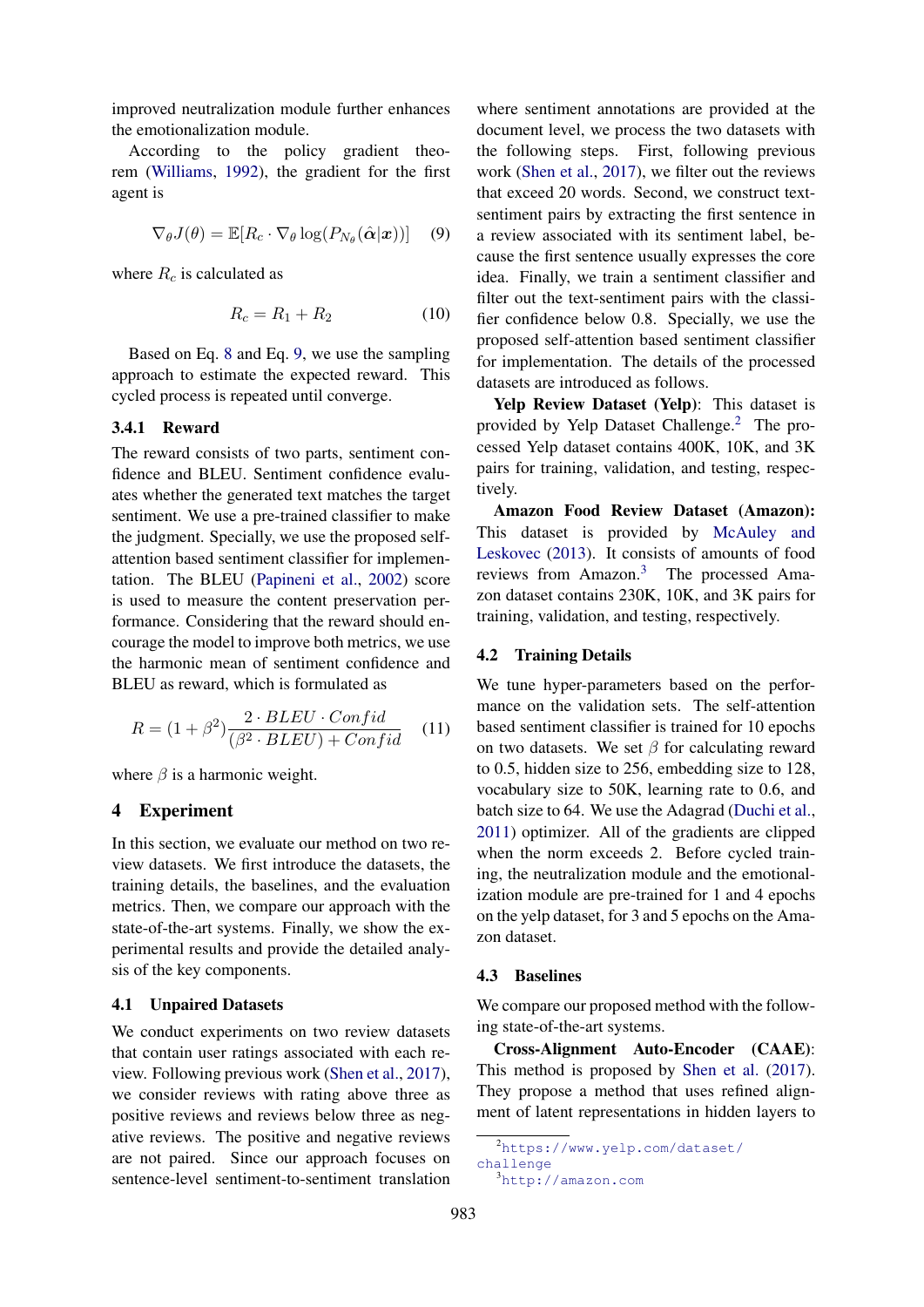perform style transfer. We treat this model as a baseline and adapt it by using the released code.

Multi-Decoder with Adversarial Learning (MDAL): This method is proposed by [Fu et al.](#page-8-2) [\(2018\)](#page-8-2). They use a multi-decoder model with adversarial learning to separate style representations and content representations in hidden layers. We adapt this model by using the released code.

#### 4.4 Evaluation Metrics

We conduct two evaluations in this work, including an automatic evaluation and a human evaluation. The details of evaluation metrics are shown as follows.

#### 4.4.1 Automatic Evaluation

We quantitatively measure sentiment transformation by evaluating the accuracy of generating designated sentiment. For a fair comparison, we do not use the proposed sentiment classification model. Following previous work [\(Shen et al.,](#page-8-1) [2017;](#page-8-1) [Hu et al.,](#page-8-0) [2017\)](#page-8-0), we instead use a stateof-the-art sentiment classifier [\(Vieira and Moura,](#page-9-5) [2017\)](#page-9-5), called TextCNN, to automatically evaluate the transferred sentiment accuracy. TextCNN achieves the accuracy of 89% and 88% on two datasets. Specifically, we generate sentences given sentiment s, and use the pre-trained sentiment classifier to assign sentiment labels to the generated sentences. The accuracy is calculated as the percentage of the predictions that match the sentiment s.

To evaluate the content preservation performance, we use the BLEU score [\(Papineni et al.,](#page-8-13) [2002\)](#page-8-13) between the transferred sentence and the source sentence as an evaluation metric. BLEU is a widely used metric for text generation tasks, such as machine translation, summarization, etc. The metric compares the automatically produced text with the reference text by computing overlapping lexical n-gram units.

To evaluate the overall performance, we use the geometric mean of ACC and BLEU as an evaluation metric. The G-score is one of the most commonly used "single number" measures in Information Retrieval, Natural Language Processing, and Machine Learning.

#### 4.4.2 Human Evaluation

While the quantitative evaluation provides indication of sentiment transfer quality, it can not evaluate the quality of transferred text accurately.

<span id="page-5-0"></span>

| Yelp                     | ACC   | <b>BLEU</b> | G-score |
|--------------------------|-------|-------------|---------|
| CAAE (Shen et al., 2017) | 93.22 | 1.17        | 10.44   |
| MDAL (Fu et al., 2018)   | 85.65 | 1.64        | 11.85   |
| Proposed Method          | 80.00 | 22.46       | 42.38   |
| Amazon                   | ACC.  | <b>BLEU</b> | G-score |
| CAAE (Shen et al., 2017) | 84.19 | 0.56        | 6.87    |
| MDAL (Fu et al., 2018)   | 70.50 | 0.27        | 4.36    |
| Proposed Method          | 70.37 | 14.06       | 31.45   |

Table 1: Automatic evaluations of the proposed method and baselines. ACC evaluates sentiment transformation. BLEU evaluates content preservation. G-score is the geometric mean of ACC and BLEU.

Therefore, we also perform a human evaluation on the test set. We randomly choose 200 items for the human evaluation. Each item contains the transformed sentences generated by different systems given the same source sentence. The items are distributed to annotators who have no knowledge about which system the sentence is from. They are asked to score the transformed text in terms of sentiment and semantic similarity. Sentiment represents whether the sentiment of the source text is transferred correctly. Semantic similarity evaluates the context preservation performance. The score ranges from 1 to 10 (1 is very bad and 10 is very good).

### 4.5 Experimental Results

Automatic evaluation results are shown in Table [1.](#page-5-0) ACC evaluates sentiment transformation. BLEU evaluates semantic content preservation. G-score represents the geometric mean of ACC and BLEU. CAAE and MDAL achieve much lower BLEU scores, 1.17 and 1.64 on the Yelp dataset, 0.56 and 0.27 on the Amazon dataset. The low BLEU scores indicate the worrying content preservation performance to some extent. Even with the desired sentiment, the irrelevant generated text leads to worse overall performance. In general, these two systems work more like sentiment-aware language models that generate text only based on the target sentiment and neglect the source input. The main reason is that these two systems attempt to separate emotional information from non-emotional content in a hidden layer, where all information is complicatedly mixed together. It is difficult to only modify emotional information without any loss of non-emotional semantic content.

In comparison, our proposed method achieves the best overall performance on the two datasets,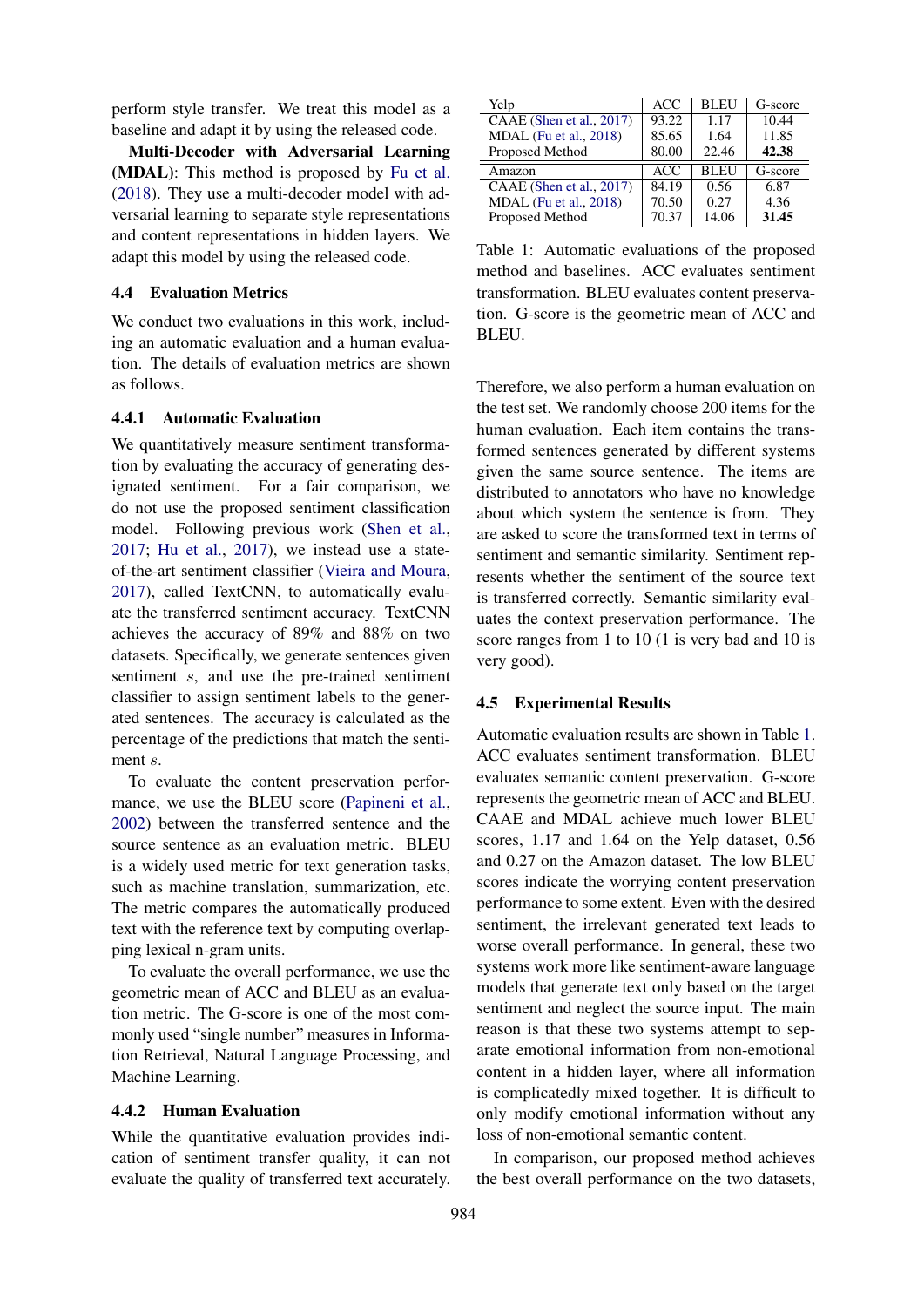| Yelp                     | Sentiment   Semantic   G-score |      |      |
|--------------------------|--------------------------------|------|------|
| CAAE (Shen et al., 2017) | 7.67                           | 3.87 | 5.45 |
| MDAL (Fu et al., 2018)   | 7.12                           | 3.68 | 5.12 |
| Proposed Method          | 6.99                           | 5.08 | 5.96 |
|                          |                                |      |      |
| Amazon                   | Sentiment   Semantic   G-score |      |      |
| CAAE (Shen et al., 2017) | 8.61                           | 3.15 | 5.21 |
| MDAL (Fu et al., 2018)   | 7.93                           | 3.22 | 5.05 |
| Proposed Method          | 7.92                           | 4.67 | 6.08 |

Table 2: Human evaluations of the proposed method and baselines. Sentiment evaluates sentiment transformation. Semantic evaluates content preservation.

demonstrating the ability of learning knowledge from unpaired data. This result is attributed to the improved BLEU score. The BLEU score is largely improved from 1.64 to 22.46 and from 0.56 to 14.06 on the two datasets. The score improvements mainly come from the fact that we separate emotional information from semantic content by explicitly filtering out emotional words. The extracted content is preserved and fed into the emotionalization module. Given the overall quality of transferred text as the reward, the neutralization module is taught to extract non-emotional semantic content better.

Table [2](#page-6-0) shows the human evaluation results. It can be clearly seen that the proposed method obviously improves semantic preservation. The semantic score is increased from 3.87 to 5.08 on the Yelp dataset, and from 3.22 to 4.67 on the Amazon dataset. In general, our proposed model achieves the best overall performance. Furthermore, it also needs to be noticed that with the large improvement in content preservation, the sentiment accuracy of the proposed method is lower than that of CAAE on the two datasets. It shows that simultaneously promoting sentiment transformation and content preservation remains to be studied further.

By comparing two evaluation results, we find that there is an agreement between the human evaluation and the automatic evaluation. It indicates the usefulness of automatic evaluation metrics. However, we also notice that the human evaluation has a smaller performance gap between the baselines and the proposed method than the automatic evaluation. It shows the limitation of automatic metrics for giving accurate results. For evaluating sentiment transformation, even with a high accuracy, the sentiment classifier sometimes generates noisy results, especially for those neutral sentences (e.g., "I ate a cheese sandwich"). For evaluating content preservation, the BLEU score

<span id="page-6-1"></span><span id="page-6-0"></span>

| <b>Input:</b> I would strongly advise against using this com- |  |  |  |  |
|---------------------------------------------------------------|--|--|--|--|
| pany.                                                         |  |  |  |  |
| <b>CAAE</b> : I love this place for a great experience here.  |  |  |  |  |
| MDAL: I have been a great place was great.                    |  |  |  |  |
| <b>Proposed Method:</b> I would love using this company.      |  |  |  |  |
| Input: The service was nearly non-existent and ex-            |  |  |  |  |
| tremely rude.                                                 |  |  |  |  |
| CAAE: The best place in the best area in vegas.               |  |  |  |  |
| MDAL: The food is very friendly and very good.                |  |  |  |  |
| Proposed Method: The service was served and com-              |  |  |  |  |
| pletely fresh.                                                |  |  |  |  |
| Input: Asked for the roast beef and mushroom sub,             |  |  |  |  |
| only received roast beef.                                     |  |  |  |  |
| <b>CAAE</b> : We had a great experience with.                 |  |  |  |  |
| MDAL: This place for a great place for a great food           |  |  |  |  |
| and best.                                                     |  |  |  |  |
| Proposed Method: Thanks for the beef and spring               |  |  |  |  |
| bbq.                                                          |  |  |  |  |
| Input: Worst cleaning job ever!                               |  |  |  |  |
| <b>CAAE</b> : Great food and great service!                   |  |  |  |  |
| MDAL: Great food, food!                                       |  |  |  |  |
| Proposed Method: Excellent outstanding job ever!              |  |  |  |  |
| <b>Input:</b> Most boring show I've ever been.                |  |  |  |  |
| CAAE: Great place is the best place in town.                  |  |  |  |  |
| MDAL: Great place I've ever ever had.                         |  |  |  |  |
| Proposed Method: Most amazing show I've ever                  |  |  |  |  |
| been.                                                         |  |  |  |  |
| <b>Input:</b> Place is very clean and the food is delicious.  |  |  |  |  |
| CAAE: Don't go to this place.                                 |  |  |  |  |
| MDAL: This place wasn't worth the worst place is hor-         |  |  |  |  |
| rible.                                                        |  |  |  |  |
| Proposed Method: Place is very small and the food is          |  |  |  |  |
| terrible.                                                     |  |  |  |  |
| Input: Really satisfied with experience buying clothes.       |  |  |  |  |
| <b>CAAE</b> : Don't go to this place.                         |  |  |  |  |
| MDAL: Do not impressed with this place.                       |  |  |  |  |
| Proposed Method: Really bad experience.                       |  |  |  |  |
|                                                               |  |  |  |  |

Table 3: Examples generated by the proposed approach and baselines on the Yelp dataset. The two baselines change not only the polarity of examples, but also the semantic content. In comparison, our approach changes the sentiment of sentences with higher semantic similarity.

is computed based on the percentage of overlapping n-grams between the generated text and the reference text. However, the overlapping n-grams contain not only content words but also function words, bringing the noisy results. In general, accurate automatic evaluation metrics are expected in future work.

Table [3](#page-6-1) presents the examples generated by different systems on the Yelp dataset. The two baselines change not only the polarity of examples, but also the semantic content. In comparison, our method precisely changes the sentiment of sentences (and paraphrases slightly to ensure fluency), while keeping the semantic content unchanged.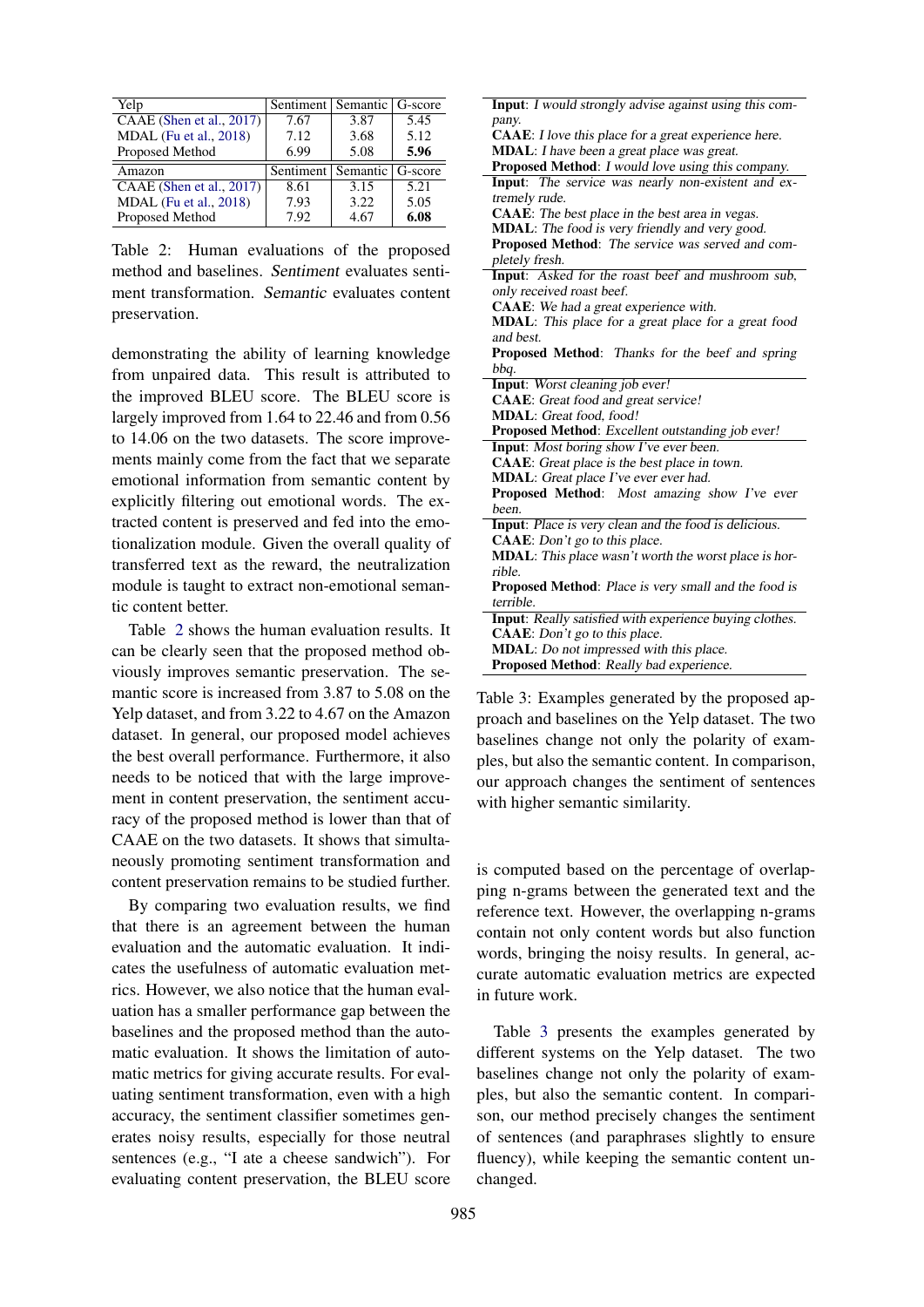| Yelp                                           |       |             | <b>ACC BLEU</b> G-score |
|------------------------------------------------|-------|-------------|-------------------------|
| <b>Emotionalization Module</b>                 |       | 41.84 25.66 | 32.77                   |
| $+ NM + Cycled RL$                             | 85.71 | 1.08        | 9.62                    |
| $+ NM + Pre-training$                          |       | 70.61 17.02 | 34.66                   |
| $+ NM + C$ ycled RL + Pre-training 80.00 22.46 |       |             | 42.38                   |
| Amazon                                         |       |             | <b>ACC</b> BLEU G-score |
| <b>Emotionalization Module</b>                 |       | 57.28 12.22 | 26.46                   |
| $+ NM + Cycled RL$                             | 64.16 | 8.03        | 22.69                   |
| $+ NM + Pre-training$                          | 69.61 | 11.16       | 27.87                   |
| $+ NM + C$ ycled RL + Pre-training [70.37]     |       | 14.06       | 31.45                   |

Table 4: Performance of key components in the proposed approach. "NM" denotes the neutralization module. "Cycled RL" represents cycled reinforcement learning.

#### 4.6 Incremental Analysis

In this section, we conduct a series of experiments to evaluate the contributions of our key components. The results are shown in Table [4.](#page-7-0)

We treat the emotionalization module as a baseline where the input is the original emotional sentence. The emotionalization module achieves the highest BLEU score but with much lower sentiment transformation accuracy. The encoding of the original sentiment leads to the emotional hidden vector that influences the decoding process and results in worse sentiment transformation performance.

It can be seen that the method with all components achieves the best performance. First, we find that the method that only uses cycled reinforcement learning performs badly because it is hard to guide two randomly initialized modules to teach each other. Second, the pre-training method brings a slight improvement in overall performance. The G-score is improved from 32.77 to 34.66 and from 26.46 to 27.87 on the two datasets. The bottleneck of this method is the noisy attention weight because of the limited sentiment classification accuracy. Third, the method that combines cycled reinforcement learning and pre-training achieves the better performance than using one of them. Pre-training gives the two modules initial learning ability. Cycled training teaches the two modules to improve each other based on the feedback signals. Specially, the G-score is improved from 34.66 to 42.38 and from 27.87 to 31.45 on the two datasets. Finally, by comparing the methods with and without the neutralization module, we find that the neutralization mechanism improves a lot in sentiment transformation with a slight reduction on content preservation. It proves the effectiveness of explic-

<span id="page-7-0"></span>

<span id="page-7-1"></span>Table 5: Analysis of the neutralization module. Words in red are removed by the neutralization module.

itly separating sentiment information from semantic content.

Furthermore, to analyze the neutralization ability in the proposed method, we randomly sample several examples, as shown in Table [5.](#page-7-1) It can be clearly seen that emotional words are removed accurately almost without loss of non-emotional information.

#### 4.7 Error Analysis

Although the proposed method outperforms the state-of-the-art systems, we also observe several failure cases, such as sentiment-conflicted sentences (e.g., "Outstanding and bad service"), neutral sentences (e.g., "Our first time here"). Sentiment-conflicted sentences indicate that the original sentiment is not removed completely. This problem occurs when the input contains emotional words that are unseen in the training data, or the sentiment is implicitly expressed. Handling complex sentiment expressions is an important problem for future work. Neutral sentences demonstrate that the decoder sometimes fails in adding the target sentiment and only generates text based on the semantic content. A better sentimentaware decoder is expected to be explored in future work.

#### 5 Conclusions and Future Work

In this paper, we focus on unpaired sentimentto-sentiment translation and propose a cycled reinforcement learning approach that enables training in the absence of parallel training data. We conduct experiments on two review datasets. Experimental results show that our method substantially outperforms the state-of-the-art systems, especially in terms of semantic preservation. For future work, we would like to explore a fine-grained version of sentiment-to-sentiment translation that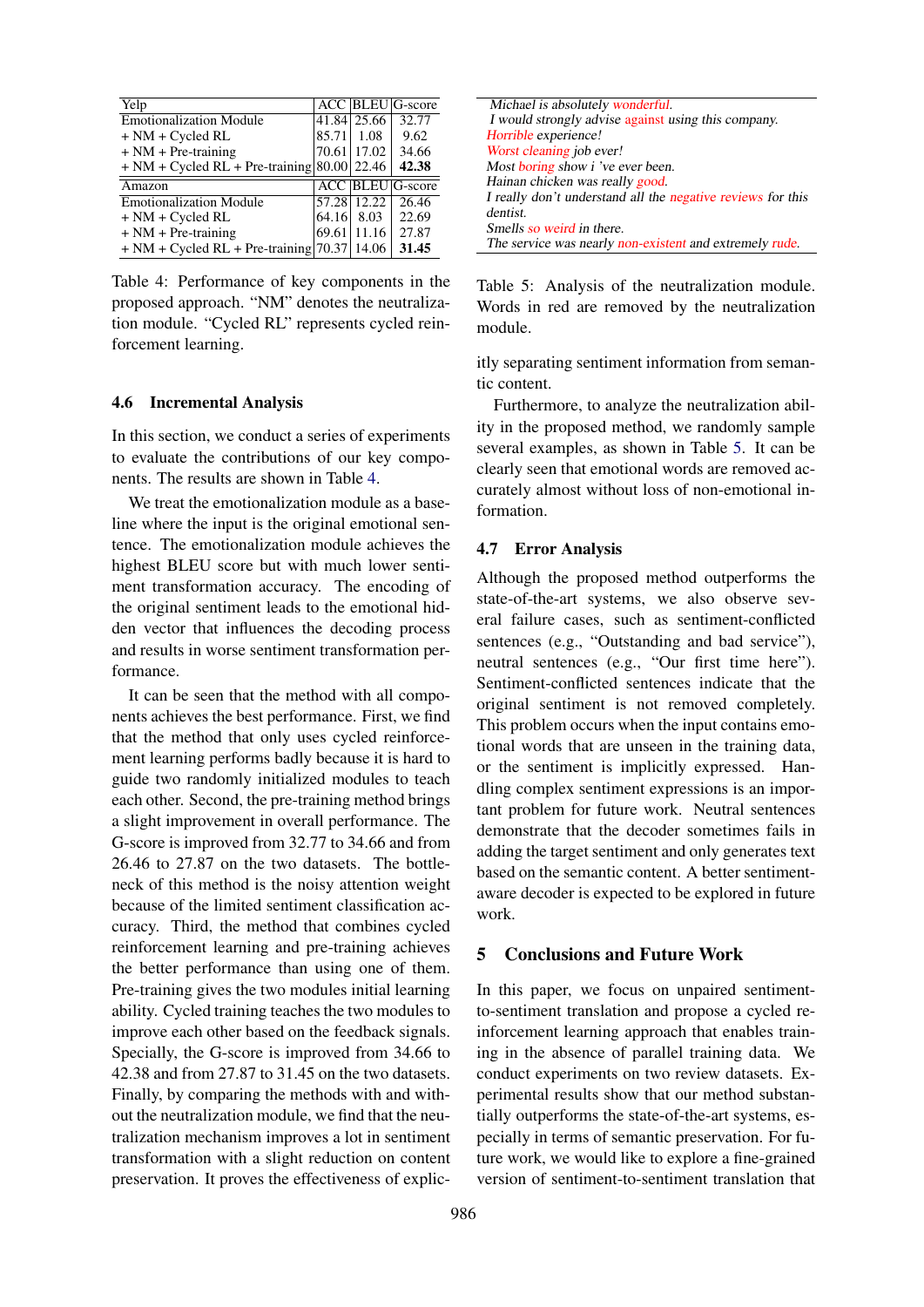not only reverses sentiment, but also changes the strength of sentiment.

## Acknowledgements

This work was supported in part by National Natural Science Foundation of China (No. 61673028), National High Technology Research and Development Program of China (863 Program, No. 2015AA015404), and the National Thousand Young Talents Program. Xu Sun is the corresponding author of this paper.

## References

- <span id="page-8-10"></span>Tao Chen, Ruifeng Xu, Yulan He, and Xuan Wang. 2017. Improving sentiment analysis via sentence type classification using bilstm-crf and CNN. *Expert Syst. Appl.*, 72:221–230.
- Li Dong, Shaohan Huang, Furu Wei, Mirella Lapata, Ming Zhou, and Ke Xu. 2017. Learning to generate product reviews from attributes. In *Proceedings of the 15th Conference of the European Chapter of the Association for Computational Linguistics: Volume 1, Long Papers*, volume 1, pages 623–632.
- <span id="page-8-15"></span>John C. Duchi, Elad Hazan, and Yoram Singer. 2011. Adaptive subgradient methods for online learning and stochastic optimization. *Journal of Machine Learning Research*, 12:2121–2159.
- <span id="page-8-2"></span>Zhenxin Fu, Xiaoye Tan, Nanyun Peng, Dongyan Zhao, and Rui Yan. 2018. Style transfer in text: Exploration and evaluation. In *AAAI 2018*.
- <span id="page-8-4"></span>Leon A. Gatys, Alexander S. Ecker, and Matthias Bethge. 2016. Image style transfer using convolutional neural networks. In *2016 IEEE Conference on Computer Vision and Pattern Recognition, CVPR 2016, Las Vegas, NV, USA, June 27-30, 2016*, pages 2414–2423.
- <span id="page-8-7"></span>Di He, Yingce Xia, Tao Qin, Liwei Wang, Nenghai Yu, Tie-Yan Liu, and Wei-Ying Ma. 2016. Dual learning for machine translation. In *Advances in Neural Information Processing Systems 29: Annual Conference on Neural Information Processing Systems 2016, December 5-10, 2016, Barcelona, Spain*, pages 820–828.
- <span id="page-8-0"></span>Zhiting Hu, Zichao Yang, Xiaodan Liang, Ruslan Salakhutdinov, and Eric P. Xing. 2017. Controllable text generation. In *ICML 2017*.
- <span id="page-8-3"></span>Justin Johnson, Alexandre Alahi, and Li Fei-Fei. 2016. Perceptual losses for real-time style transfer and super-resolution. In *ECCV, 2016*, pages 694–711.
- <span id="page-8-6"></span>Yanghao Li, Naiyan Wang, Jiaying Liu, and Xiaodi Hou. 2017. Demystifying neural style transfer. In *Proceedings of the Twenty-Sixth International Joint*

*Conference on Artificial Intelligence, IJCAI 2017, Melbourne, Australia, August 19-25, 2017*, pages 2230–2236.

- <span id="page-8-5"></span>Jing Liao, Yuan Yao, Lu Yuan, Gang Hua, and Sing Bing Kang. 2017. Visual attribute transfer through deep image analogy. *ACM Trans. Graph.*, 36(4):120:1–120:15.
- Junyang Lin, Shuming Ma, Qi Su, and Xu Sun. 2018. Decoding-history-based adaptive control of attention for neural machine translation. *CoRR*, abs/1802.01812.
- <span id="page-8-11"></span>Dehong Ma, Sujian Li, Xiaodong Zhang, Houfeng Wang, and Xu Sun. 2017. Cascading multiway attentions for document-level sentiment classification. In *Proceedings of the Eighth International Joint Conference on Natural Language Processing, IJCNLP 2017, Taipei, Taiwan, November 27 - December 1, 2017 - Volume 1: Long Papers*, pages 634–643.
- Shuming Ma, Xu Sun, Wei Li, Sujian Li, Wenjie Li, and Xuancheng Ren. 2018a. Query and output: Generating words by querying distributed word representations for paraphrase generation. *CoRR*, abs/1803.01465.
- <span id="page-8-12"></span>Shuming Ma, Xu Sun, Junyang Lin, and Xuancheng Ren. 2018b. A hierarchical end-to-end model for jointly improving text summarization and sentiment classification. *CoRR*, abs/1805.01089.
- <span id="page-8-14"></span>Julian John McAuley and Jure Leskovec. 2013. From amateurs to connoisseurs: modeling the evolution of user expertise through online reviews. In *22nd International World Wide Web Conference, WWW '13, Rio de Janeiro, Brazil, May 13-17, 2013*, pages 897– 908.
- <span id="page-8-13"></span>Kishore Papineni, Salim Roukos, Todd Ward, and Wei-Jing Zhu. 2002. Bleu: a method for automatic evaluation of machine translation. In *Proceedings of the 40th Annual Meeting of the Association for Computational Linguistics, July 6-12, 2002, Philadelphia, PA, USA.*, pages 311–318.
- <span id="page-8-8"></span>Maria Pontiki, Dimitris Galanis, Haris Papageorgiou, Suresh Manandhar, and Ion Androutsopoulos. 2015. Semeval-2015 task 12: Aspect based sentiment analysis. In *Proceedings of the 9th International Workshop on Semantic Evaluation, SemEval@NAACL-HLT 2015, Denver, Colorado, USA, June 4-5, 2015*, pages 486–495.
- <span id="page-8-9"></span>Sara Rosenthal, Noura Farra, and Preslav Nakov. 2017. Semeval-2017 task 4: Sentiment analysis in twitter. In *Proceedings of the 11th International Workshop on Semantic Evaluation, SemEval@ACL 2017, Vancouver, Canada, August 3-4, 2017*, pages 502–518.
- <span id="page-8-1"></span>Tianxiao Shen, Tao Lei, Regina Barzilay, and Tommi S. Jaakkola. 2017. Style transfer from non-parallel text by cross-alignment. In *NIPS 2017*.